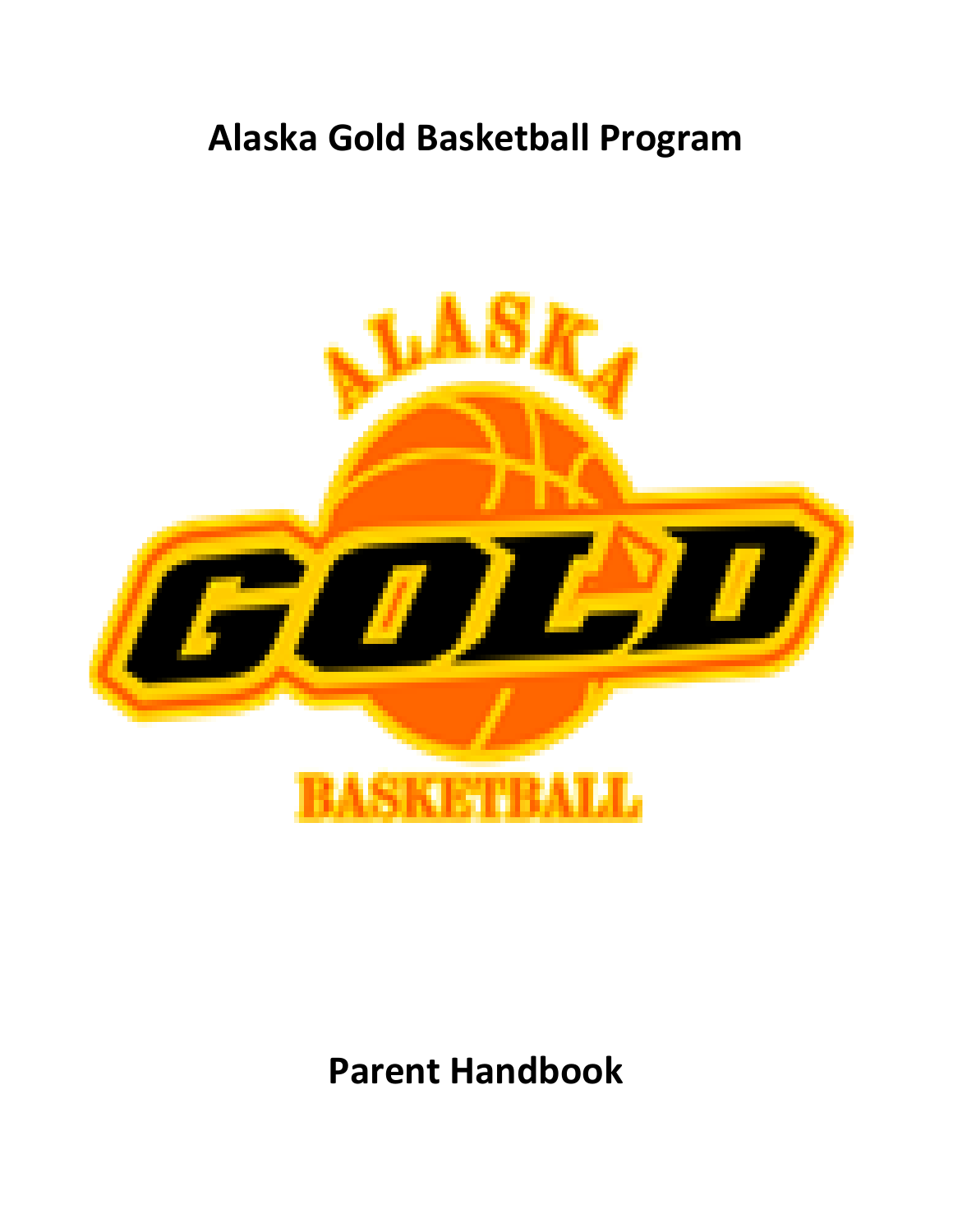## **Table of Contents:**

Alaska Gold Mission Statement Commitment Team Assignments Playing Time Expectation of Parents Conflict Resolution Communicationwith Alaska Gold Basketball Program Other Policies 16 Rules of Basketball Parents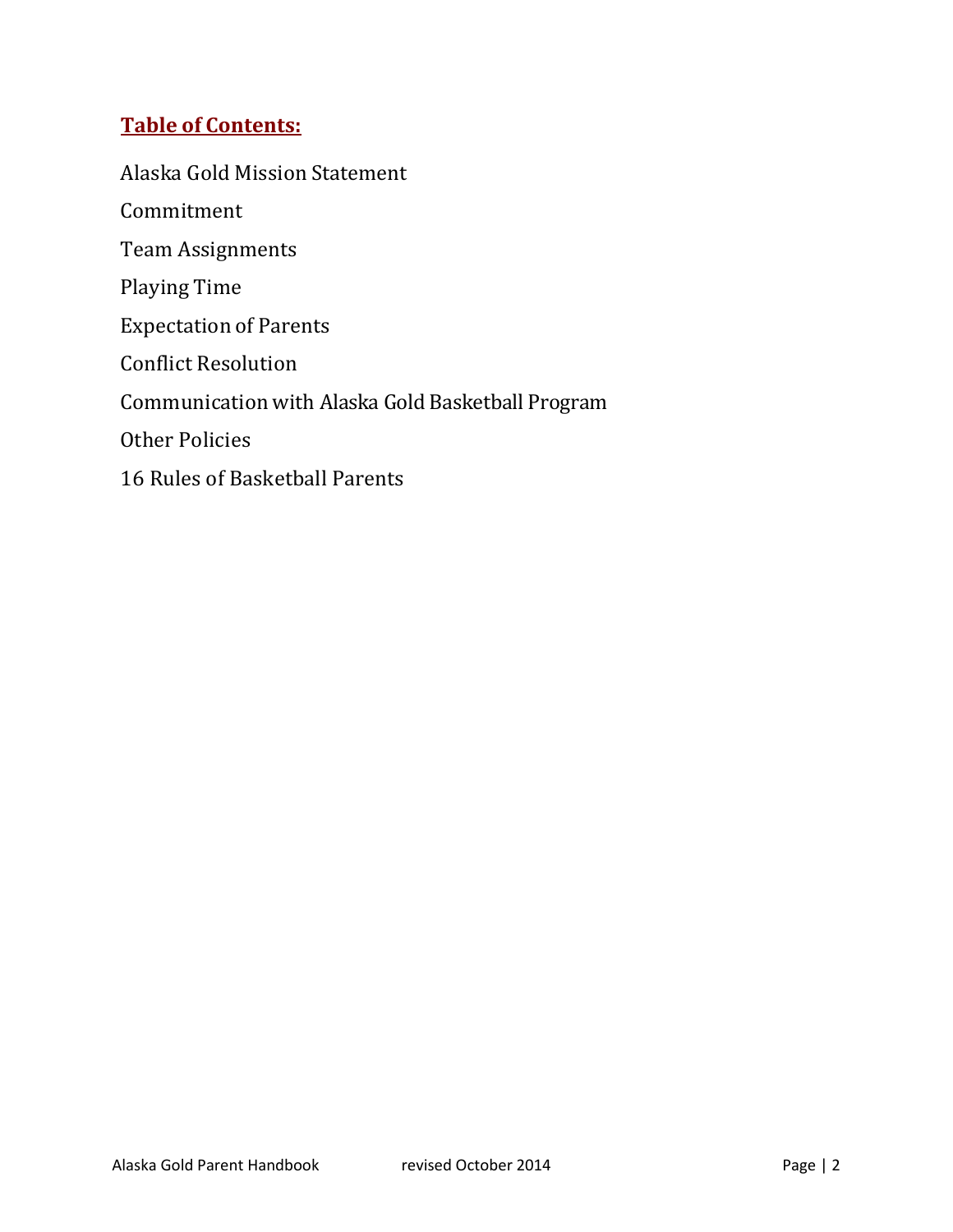### **Alaska Gold Mission Statement:**

The AK Gold Basketball Program has a purpose to develop and strengthen a player's game through challenging training sessions, competitive leagues and position-focused camps while participating in various tournaments and training facilities across the United States. Members of the program are goal oriented and focused on preparing to take their current game to the next level. Our program centers on creating the complete athlete – where they perform both on the court and in the classroom. Participation in the Alaska Gold Basketball Program will yield the perfect "student athlete" capable of securing a post high-school academic and/or athletic scholarship

#### **Commitment**

It is expected that an athlete will commit to the Alaska Gold Basketball program before the months leading up to, during and after the league, tournament or camp being attended. Alaska Gold athletes will need to make a commitment that extends over several months during the calendar year. Once formally accepted into our programs, Alaska Gold athletes are required to continue to improve their skills throughout their scholastic and AAU season. Athletes are expected to continue an intense regimented program focusing on strength, power, core, speed, cardiovascular, and other basketball skills through extensive training and drills. This ensures our athletes will be prepared to compete at a competitive level at any point throughout the basketball season. Finally, athletes will need to make a commitment to become better players and citizens, through new experiences, different cultures, training methods, and friendships.

Alaska Gold is also making a commitment to our participants by participating in multiple competitive basketball events locally and through travel experiences led by our skilled coaches, professional trainers and staff with the goal of challenging our athletes while providing a fun and educational experience.

#### **Team Assignments**

The Alaska Gold coaches will assign athletes to teams prior to the league or tournament we are participating in. We do our best to ensure the athlete talent is distributed equally across the teams, though on some occasions we may slightly alter our rosters after initially picking rosters to provide the most competitive experience for all athletes.

While we try to accommodate each athlete's preferred position, some athletes may be asked to play a different position during the course of a particular league or tournament. Athletes must be prepared to play wherever needed as the coaches see fit.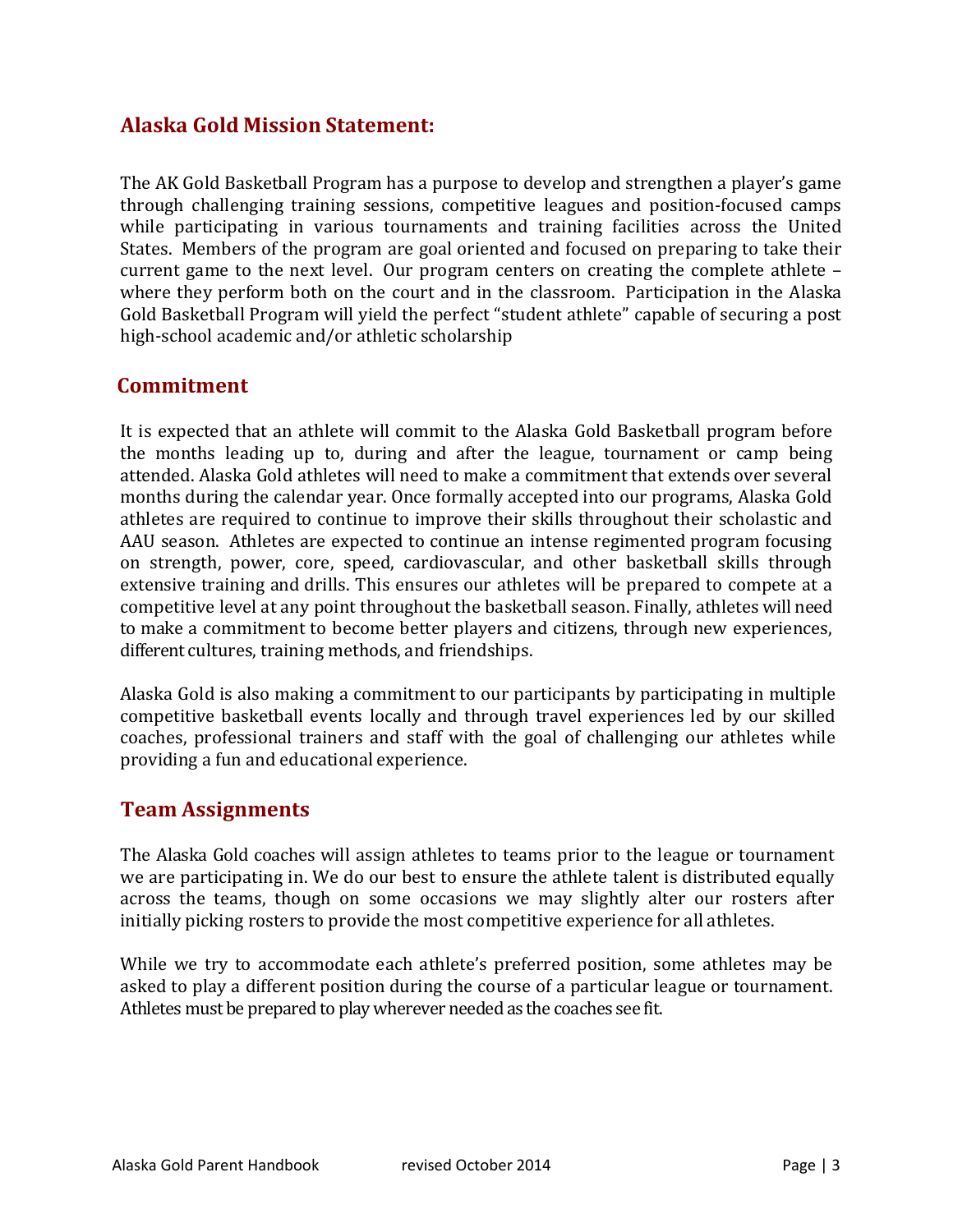## **Playing Time**

During leagues and tournaments that Alaska Gold participates in our coaches will do their best to provide ample playing time and opportunities to all. We desire to provide all of our athletes with valuable game time and experience, but will entrust the playing time allocation to the head coaches' discretion during throughout the game and especially during "crunch time".

The most important factor in determining playing time is most often attitude and the impact an athlete is making to the flow of a game. Players decide independently on a daily basis both on and off of the court how they will react to a situation. If a player is negatively affecting the team through attitude or play the coach has the discretion of substituting them for a player with a more positive attitude. Performing in the waning moments of a game is all about attitude and confidence and players should strive to present both of those positive attributes on a daily basis on and off the court – not just during a game or practice.

#### **Expectation of Parents**

Alaska Gold Basketball expects a commitment out of our parents to be quality role models to all of our athletes. Parents who set poor examples and display undesirable traits or language send the wrong messages to our athletes. Parents should refrain from criticizing coaches, officials, teammates, and/or other parents.

Alaska Gold parents should leave the coaching to our coaches! Often during the excitement of a game or practice session parents can unintentionally give a player advice or instructions that are contrary to those of the coach. This usually leaves the player confused. Parents should instead focus on offering encouragement by cheering and supporting the play of individual players as well as the team.

Our coaches are volunteering and giving their time and energy to teach the sport of basketball, and Alaska Gold cannot tolerate the condemnation of coaches. The easiest way to disrupt a team's progress is to undermine the authority of the coach. Parents should enter every league or tournament understanding that you will not agree or like every coaching decision or tactic. This does not however warrant or deserve criticism. All coaches have the best interests of your in mind despite personal feelings or observations.

Officials are a part of every game and like every other person they can and do make mistakes. Parents are expected to focus on the team and the game not berating the officials. Please understand that our program historically does not enjoy the opportunity of being the beneficiary of officiating. This is due to the aggressive nature of play that we teach and encourage our athletes to demonstrate while on the court. As such we teach the athletes to play through the both the calls and non-calls, play hard, and play the game. We highly discourage negative communication or gestures towards the officials. Players are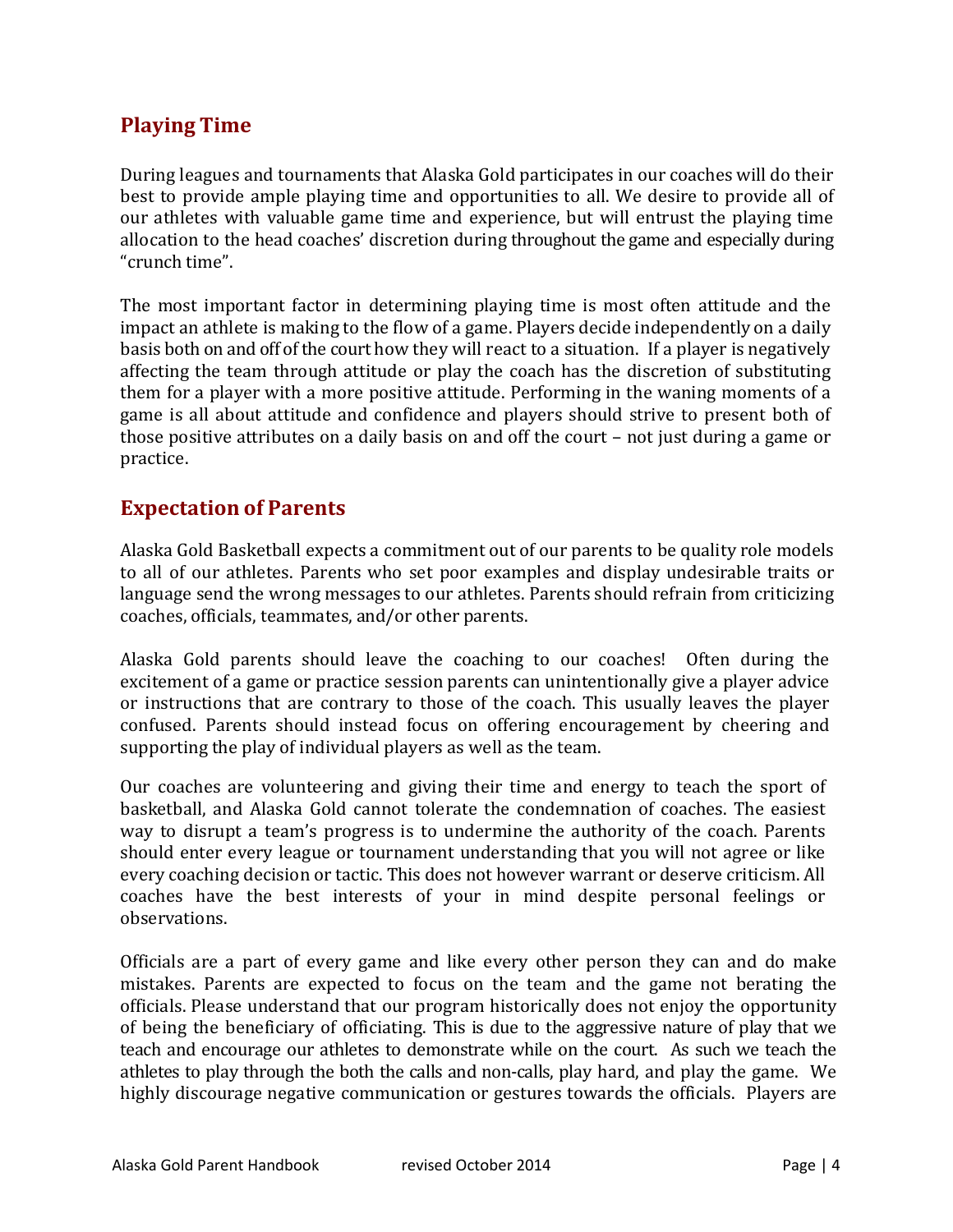the extension of the coach and the parents and will respond accordingly. Please keep that in mind as you sit in the stands.

### **Conflict Resolution**

The Alaska Gold coaches and staff strive for excellence on and off the court and believe that open communication between a coach and player solves nearly all issues and concerns.

Over the years we have never encountered a complaint or conflict that wasn't resolved through effective communication. With that said if a player or parent has an issue they wish to discuss with the coach there is a conflict resolution procedure that must be followed.

Parents are not permitted to confront the coaches before during or after games to discuss playing time, tactics, individual, or team performance. Should a parent confront a coach during a game, Alaska Gold coaches have been instructed to walk away and refuse to participate in any controversial matter. This is a policy of our organization and should not be reflective of the coach. Ample opportunity to discuss a matter positively is available in the weeks and/or days leading up to or preceding a game. Parents should positively communicate the desire to meet with a coach a few days after a game or tournament.

#### **Communicationwith Alaska Gold Basketball Program**

After an athlete has been accepted into the program it is vital that both athlete and parents check their email frequently. This is how AK Gold will communicate with you and we do it very frequently. Throughout the years we have determined that the best and most effective way of communicating is through email. Often the fastest way to have questions answered is through email as time is allotted throughout the day to quickly reply to emails received from our participants. Individuals may find staffs email information by navigating to the "Contact Us" section on our website or by emailing akgoldbasketball@gmail.com.

Additionally you may also choose to contact us by telephone (for those individuals that do not like to utilize the email system). If you call after and receive a voicemail we request that you leave a voicemail and we will return your call as soon as possible. Please understand that during the season return calls may take longer than normal.

#### **Other Policies**

Alaska Gold is committed to providing a safe, enjoyable, diverse, and enriching basketball experience for our athletes. Alaska Gold will not tolerate nor participate in discrimination based upon religion, race, color, national origin, or sexual orientation. All staff, athletes, and parents are prohibited from discrimination and from using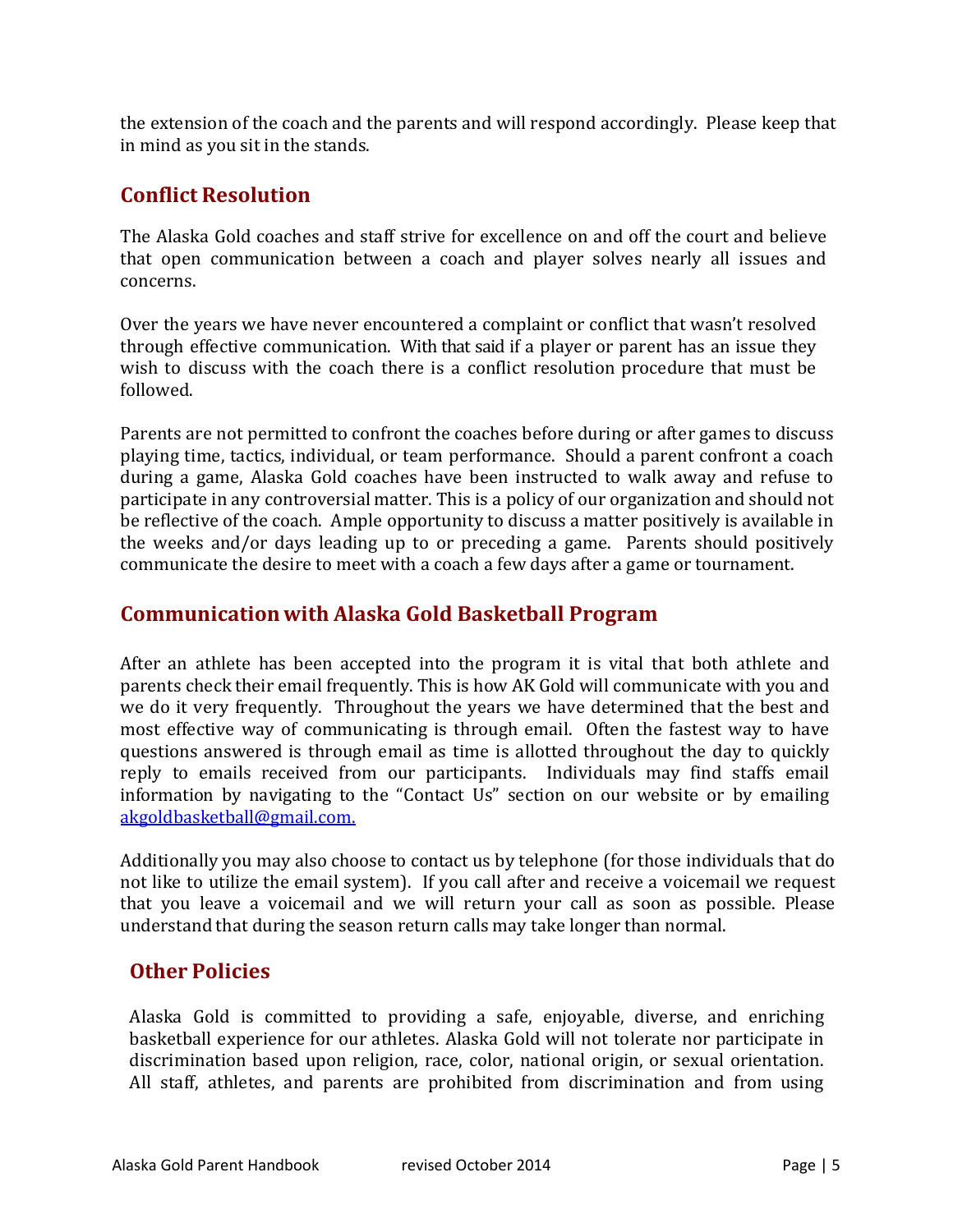language or terms deemed to be discriminatory or other actions regarded to be hurtful resulting from discriminatory feelings.

Any coaches, athletes, or parents found to be in violation of the discrimination policy may be suspended or banned from any or all Alaska Gold activities or events with no refund or compensation.

If you see any behavior from a coach or staff member you deem to be inappropriate, report it immediately to the Alaska Gold Director. All complaints will be investigated in a timely manner and Alaska Gold will work diligently to resolve any related issues.

## **16 Rules for Basketball Parents:**

Parents should read and observe the 16 rules for basketball parents created by performance coach Alan Stein as a way to measure their participation in their child's athletic endeavors.

#### **16 Rules for Basketball Parents**:

- 1. Parents… you must embrace the fact that this is your child's journey not *yours*. Do not live vicariously through them. Put your focus on being a supportive and encouraging *parent.*
- 2. Parents… it's true. Coaches do play favorites. They favor players who give the team the best chance to win, who have great attitudes, who work hard *every* day, who embrace their role (regardless of what that role is) and who support the program's culture. If you think a coach doesn't 'like' your child; your child is more than likely deficient in one (or more) of these areas.
- 3. Parents… as far as playing time goes, coaches want to win. They want to win *badly*. If your child will help them win… they will play. If not… they won't. Period.
- 4. Parents… more often than not, your child's coach is in a better position to evaluate and determine appropriate playing time because they see *everything.* They see workouts, practices, meetings, film breakdown and games (whereas most parents get an incomplete picture because they only see games).
- 5. Parents… more often than not, through both experience and professional development, coaches usually have a better basketball IQ and general understanding of the game then parents do (so questioning a coach's X's  $\&$  O's or their ability to judge talent is inappropriate).
- 6. Parents… stop coaching your child from the sideline. The only 'voice' a player should receive instructions from is the 'voice' of their coaching staff. Cheer for them all you want, but do not *coach* them. That isn't your job.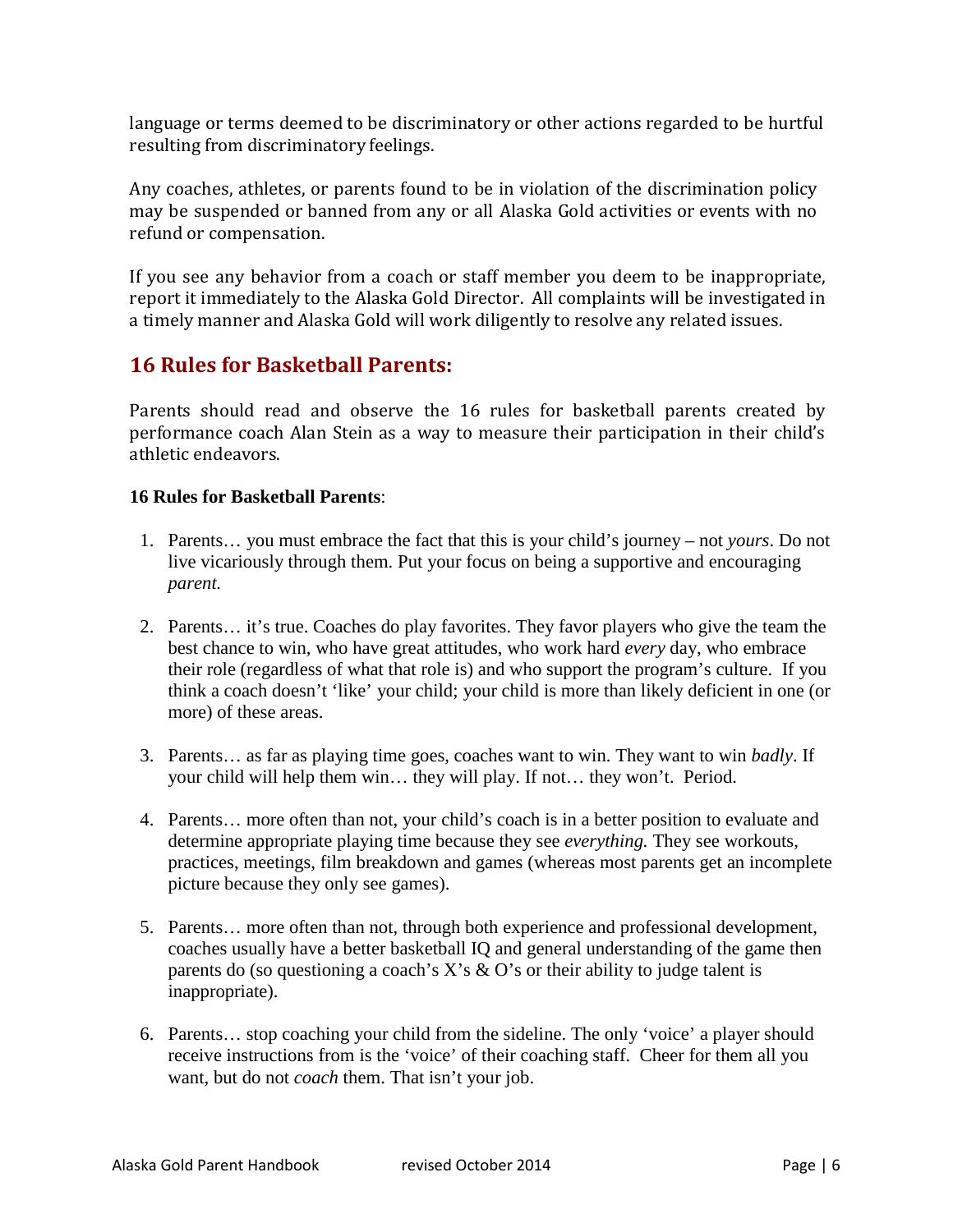- 7. Parents… you love your child more than anything in the world. You always want what is best for *them* (which is understandable and respectable). However, a coach's obligation is to do what is best for the *team*. In many instances, what you *want for your child* and *what is best of the team* is not congruent.
- 8. Parents… you should *never* push to discuss playing time, strategy or another player with your child's coach. *Ever*. Those 3 domains are sacred ground.
- 9. Parents… politicking will *never* get your child more playing time. I promise you, this statement has *never* been said by a coach in the history of high school basketball, **"I really need to start playing Jeffrey more because his mom thinks he isn't playing enough."**
- 10. Parents… you should encourage your child to communicate any issues, questions or concerns they have (or you have) directly with their coach by having them schedule a meeting. It is my belief, as a parent, you have the right to attend that meeting, simply as an observant, but the discussion should be between your child and the coach.
- 11. Parents… do not undermine your child's coach in the car ride home or at the dinner table. Subtle, passive aggressive comments like 'Your coach doesn't know what he's doing' or 'I can't believe you don't play more' do not comfort your child (although I am sure that is your intention) – it enables them to have a bad attitude and to make excuses… both of which are unacceptable.
- 12. Parents… if your child isn't getting the playing time they feel they deserve or if they lose a tough game… use that experience as a powerful teaching tool. Teach them how to own it. Teach them what they can do in the future to possibly get a different outcome.
- 13. Parents… stop berating the referees. It sets a bad example and it makes you look foolish. The referees are doing their best they can. More often than not, a referee has a better position and a much better understanding of the rules to make the correct call then a parent does. And I promise you this statement has never been said either, **"Can we stop the game? I'm sorry everyone. The loud-mouth mom in the stands is right, her son did get fouled on that last play."**
- 14. **Parents… it is highly unlikely that your child will play professionally. In fact, statistically, only a very small percentage of you will have children that play in college. So let them enjoy the journey. Their playing days will be over before you know it. Use basketball as a vehicle to teach the life lessons they will need when they grow up.**
- 15. Parents… don't push your child too hard. It's OK to encourage. It's OK to suggest. It's OK to hold your child to a very high standard of excellence… but don't *force* them to 'get up extra shots' or get in extra workouts. That has to come from *them*, not *you*. If they choose to do those things on their own, be supportive. If they choose not to, if they